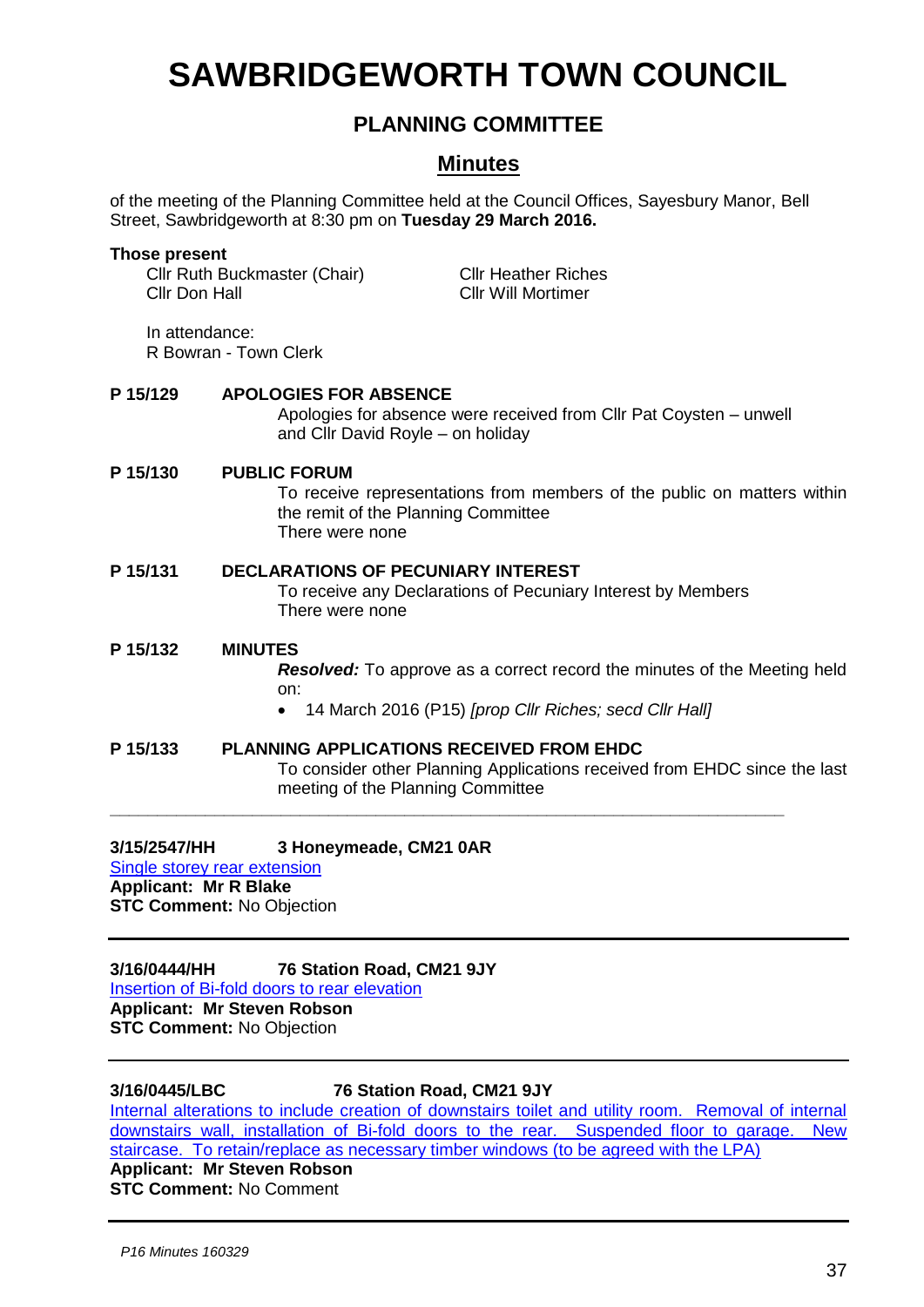#### **3/16/0580/HH 36 The Crest, CM21 0ES**

Single storey front extension, new lean to roof to replace the flat roof, installation of a sun pipe [and a double roof light plus internal alterations](https://publicaccess.eastherts.gov.uk/online-applications/applicationDetails.do?activeTab=summary&keyVal=O3TZ8EGLJ0900)

# **Applicant: Mr Darren Bruton**

**STC Comment:** No Objection

#### **3/16/0598/HH 20 Brook Lane, CM21 0EL**

[Demolition of garage and car port. Raising of roof and creation of first floor. Single and two](https://publicaccess.eastherts.gov.uk/online-applications/applicationDetails.do?activeTab=summary&keyVal=O3Z81GGLJ1M00)  [storey front, side and rear extensions. Alterations to front to create 4no parking spaces](https://publicaccess.eastherts.gov.uk/online-applications/applicationDetails.do?activeTab=summary&keyVal=O3Z81GGLJ1M00) **Applicant: Mr and Mrs M Giogiella STC Comment:** No Objection

**3/16/0601/HH 47 Elmwood, CM21 9NN**

[Replacement conservatory](https://publicaccess.eastherts.gov.uk/online-applications/applicationDetails.do?activeTab=summary&keyVal=O40XROGL00X00) **Applicant: Mrs R Smith STC Comment:** No Objection

### **P 15/134 LATE PLANNING APPLICATIONS**

To deal with Planning Applications received from EHDC following the Publication of this Agenda and received before 24 March 2016

#### **3/16/0618/HH 3 Church Crescent, CM21 9BH**

Two storey [side and rear extn, dormer window and four rooflights](https://publicaccess.eastherts.gov.uk/online-applications/applicationDetails.do?activeTab=summary&keyVal=O40XROGL00X00) **Applicant: Mr W Cruise STC Comment:** No Objection

#### **P 15/135 PLANNING DECISIONS MADE BY EHDC**

To receive Planning Decisions from EHDC

#### **3/16/0119/HH 18 Pishiobury Drive, CM21 0AE**

[Demolition of garage, side extension and conservatory. Erection of two storey side extension,](https://publicaccess.eastherts.gov.uk/online-applications/applicationDetails.do?activeTab=summary&keyVal=O17F3AGL00300)  [single storey rear extension and front porch](https://publicaccess.eastherts.gov.uk/online-applications/applicationDetails.do?activeTab=summary&keyVal=O17F3AGL00300)

#### **Applicant: Mr Phil Hayward**

*STC Comment: No Objection EHDC Decision: Granted*

#### **3/16/0039/FUL 19 Bell Street, CM21 9AR**

[Replacement for outbuilding, flat roof over surgery to be replaced with a new cut roof and dormer](https://publicaccess.eastherts.gov.uk/online-applications/applicationDetails.do?activeTab=summary&keyVal=O40XROGL00X00) **Applicant: Mr B Napier STC Comment:** No Objection *EHDC Decision: Granted*

#### **3/16/0189/HH 80 Bullfields, CM21 9DF**

[Two storey extn, single front and rear extns, integral garage](https://publicaccess.eastherts.gov.uk/online-applications/applicationDetails.do?activeTab=summary&keyVal=O40XROGL00X00) **Applicant: Mr A McGrath STC Comment: Objection** *EHDC Decision: Refused*